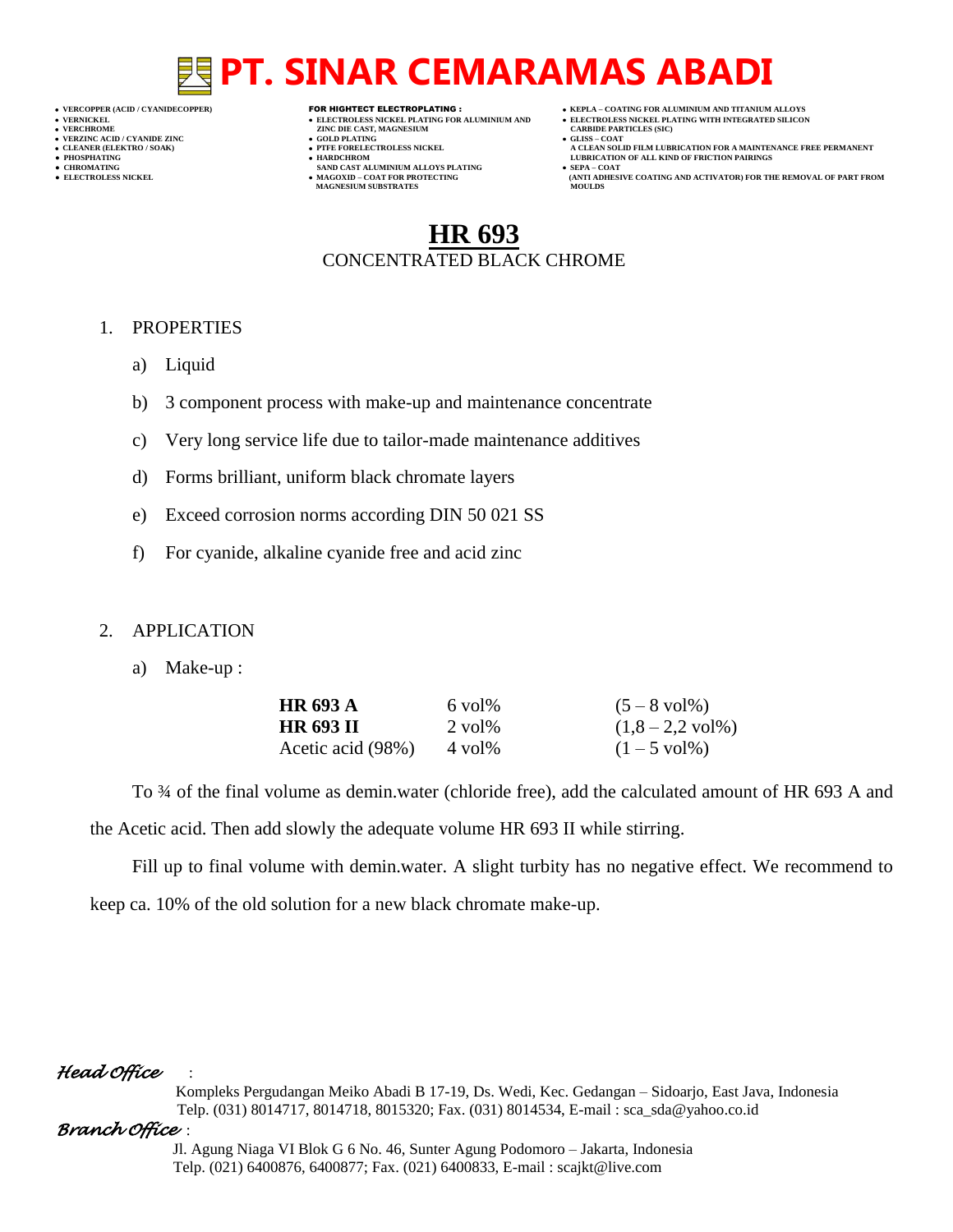**VERNICKEL ELECTROLESS NICKEL PLATING FOR ALUMINIUM AND ELECTROLESS NICKEL PLATING WITH INTEGRATED SILICON**

- **VERT ASSESSED ASSESSED ASSESSED ASSESSED ASSESSED ASSESSED ASSESSED ASSESSED ASSESSED ASSESSED ASSESSED ASSESSED ASSESSED ASSESSED ASSESSED ASSESSED ASSESSED ASSESSED ASSESSED ASSESSED ASSESSED ASSESSED ASSESSED ASSESSED**
- **VERZINC ACID / CYANIDE ZINC GOLD PLATING GLISS – COAT**
	-
- **● CHROMATING SAND CAST ALUMINIUM ALLOYS PLATING SEPA – COAT MAGNESIUM SUBSTRATES MOULDS**
- **VERCOPPER (ACID / CYANIDECOPPER)** FOR HIGHTECT ELECTROPLATING :  **KEPLA – COATING FOR ALUMINIUM AND TITANIUM ALLOYS**
	-
- **CLEANER (ELEKTRO / SOAK) PTFE FORELECTROLESS NICKEL A CLEAN SOLID FILM LUBRICATION FOR A MAINTENANCE FREE PERMANENT ● PHOSPHATING HARDCHROM LUBRICATION OF ALL KIND OF FRICTION PAIRINGS**
- **● ELECTROLESS NICKEL MAGOXID – COAT FOR PROTECTING (ANTI ADHESIVE COATING AND ACTIVATOR) FOR THE REMOVAL OF PART FROM** 
	- b) Analytical values :

|    |                                             | <b>HR 693 I</b>                                                                 | $7 \text{ vol} \%$                                                        | $(6 - 9$ vol <sup><math>\%</math></sup> ) |                                                                 |
|----|---------------------------------------------|---------------------------------------------------------------------------------|---------------------------------------------------------------------------|-------------------------------------------|-----------------------------------------------------------------|
|    |                                             | <b>HR 693 II</b>                                                                | $2 \text{ vol} \%$                                                        |                                           | $(1,8-2,2 \text{ vol})$                                         |
| C) | Temperature                                 | : $20^{\circ}$ C $(15-35^{\circ}$ C)                                            |                                                                           |                                           |                                                                 |
| d) | Time                                        |                                                                                 | : 30 S to 5 min (deppending on concentration, temperature, pH-value, bath |                                           |                                                                 |
|    |                                             | age)                                                                            |                                                                           |                                           |                                                                 |
| e) | pH-value                                    | $: 0,8 - 3,0$                                                                   |                                                                           |                                           |                                                                 |
|    |                                             | Optimum for rack                                                                |                                                                           | 1,7                                       |                                                                 |
|    |                                             |                                                                                 | Optimum for barrel $2,2-2,6$                                              |                                           | (adjust with diluted sulfuric acid or diluted sodium hydroxide) |
| f) | Tank                                        |                                                                                 | : Steel with acid resistant plastic coating                               |                                           |                                                                 |
| g) | Maintenance                                 | : analyse HR 693 I and adjust; add HR 693 II in a ratio of 1 : 3 to part I; use |                                                                           |                                           |                                                                 |
|    | <b>HR</b><br><b>693</b> a for make-up only. |                                                                                 |                                                                           |                                           |                                                                 |

### 3. PROCESS :

- a) Zinc plating (minimum layer thickness  $5 \mu m$ )
- b) Cold rinse
- c) Activation  $(0,5 1)$ % nitric acid in demin. Water)
- d) Cold rinse (demin. Water)
- e) Balck chromate HR 693
- f) Cold rinse (3 g/l chromic acid + 5 m/l acetic acid or 5% balck hromate solution in demin Water)
- g) Cold rinse (demin. Water)
- h) Drying (to increase scratch resistance and corrosion protection, an additional dip in HR 548, 549, or 550 in appropriate)

### *Head Office* :

 Kompleks Pergudangan Meiko Abadi B 17-19, Ds. Wedi, Kec. Gedangan – Sidoarjo, East Java, Indonesia Telp. (031) 8014717, 8014718, 8015320; Fax. (031) 8014534, E-mail : sca\_sda@yahoo.co.id

### *Branch Office* :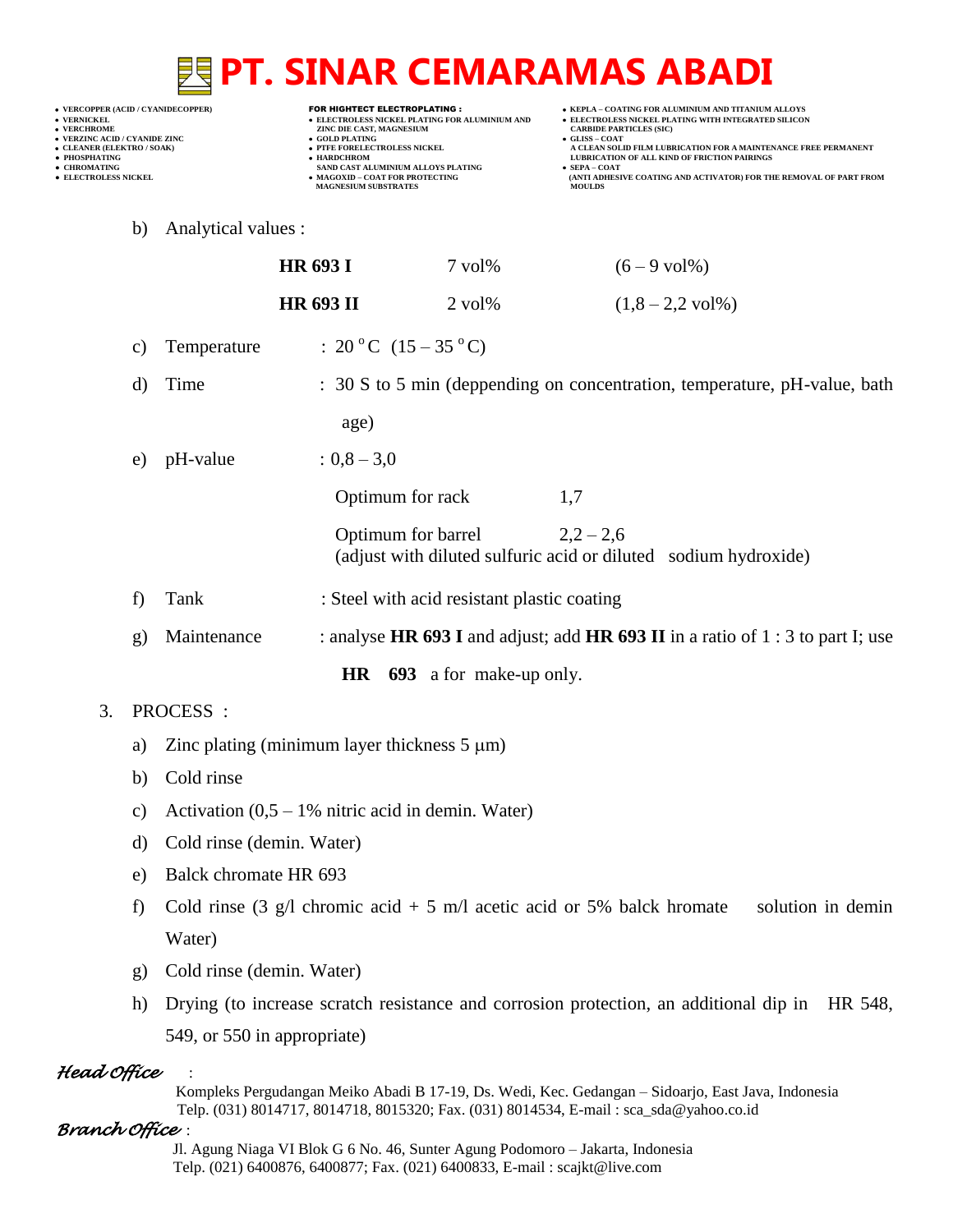- 
- 
- 

- 
- 

- **VERCHROLES NICKEL PLATING FOR ALUMINIUM AND**<br> **VELECTROLES NICKEL PLATING FOR ALUMINIUM AND**<br> **VERCHROLES (SILD)**<br> **CARBIDE PARTING**<br> **CARBIDE PARTING**
- **v GOLD PLATING**<br>**• PTFE FORELECTROLESS NICKEL**
- 
- **PHOSPHATING HARDCHROM LUBRICATION OF ALL KIND OF FRICTION PAIRINGS ● CHROMATING SAND CAST ALUMINIUM ALLOYS PLATING SEPA – COAT MAGNESIUM SUBSTRATES MOULDS**
- **VERCOPPER (ACID / CYANIDECOPPER)** FOR HIGHTECT ELECTROPLATING :  **KEPLA – COATING FOR ALUMINIUM AND TITANIUM ALLOYS**
	-
	-
- **VERNICKEL ELECTROLESS NICKEL PLATING FOR ALUMINIUM AND ELECTROLESS NICKEL PLATING WITH INTEGRATED SILICON CLEANER (ELEKTRO / SOAK) PTFE FORELECTROLESS NICKEL A CLEAN SOLID FILM LUBRICATION FOR A MAINTENANCE FREE PERMANENT**
	- **• SEPA COAT**<br> **•** SEPA COAT FOR COATING AND ACTIVATOR) FOR THE REMOVAL OF PART FROM MOULDS

4. TECHNICAL SPECIFICATION

|                   | <b>HR 693 A</b> | <b>HR 693 I</b> | <b>HR 693 II</b>   |
|-------------------|-----------------|-----------------|--------------------|
|                   | Make-up         | Maintainer      | Make-up/Maintainer |
| $\text{Colour}$ : | brown           | brown           | clear              |
| Smell :           | etching         | etching         | slightly etching   |
| Density:          | $1,40$ g/ml     | $1,27$ g/ml     | $1,08$ g/ml        |

### 5. TROUBLE HOOTING LIST

| <b>PROBLEM</b><br>1. Soft, bad adhession<br>Of chromate           | <b>POSSIBLE REASON</b><br>a). concenration too high<br>b). pH value too low<br>c). temperature too high<br>d). dip time too long                                             | <b>ADEQUATE ACTION</b><br>a). diluted the bath<br>b). rise pH value<br>c). lower temperature or chill<br>d). shorten immersion time                          |
|-------------------------------------------------------------------|------------------------------------------------------------------------------------------------------------------------------------------------------------------------------|--------------------------------------------------------------------------------------------------------------------------------------------------------------|
| 2. Surface not brilliant<br>Enough                                | a). temperature too high<br>b). rinse water too warm<br>c). calsium containing water                                                                                         | a). lower temperature or chill<br>b). use cold rinse<br>c). demin. Water for 1 rinse                                                                         |
| 3. Insufficient corrosion<br>Protection                           | a). chromate layer too thick<br>b). temperature too high<br>c). rinse water too warm                                                                                         | a). shorten dip time<br>b). lower temperature or chill<br>c). use cold rinse                                                                                 |
| 4. Colour not black<br>Enough (grey, dark)<br>Brown or indescent) | a). bath concentration too low<br>b). $HR 693 I$ too low<br>c). pH value too high<br>d). dip time too short<br>e). temperature too low<br>f). chloride or cyanide impurities | a). add $HR 693 I$ and $II$ in ratio 3:1<br>b). add HR 693 I<br>c). lower pH value<br>d). extend immersion time<br>e). rinse temperature<br>f). add $HR 693$ |

### *Head Office* :

 Kompleks Pergudangan Meiko Abadi B 17-19, Ds. Wedi, Kec. Gedangan – Sidoarjo, East Java, Indonesia Telp. (031) 8014717, 8014718, 8015320; Fax. (031) 8014534, E-mail : sca\_sda@yahoo.co.id

### *Branch Office* :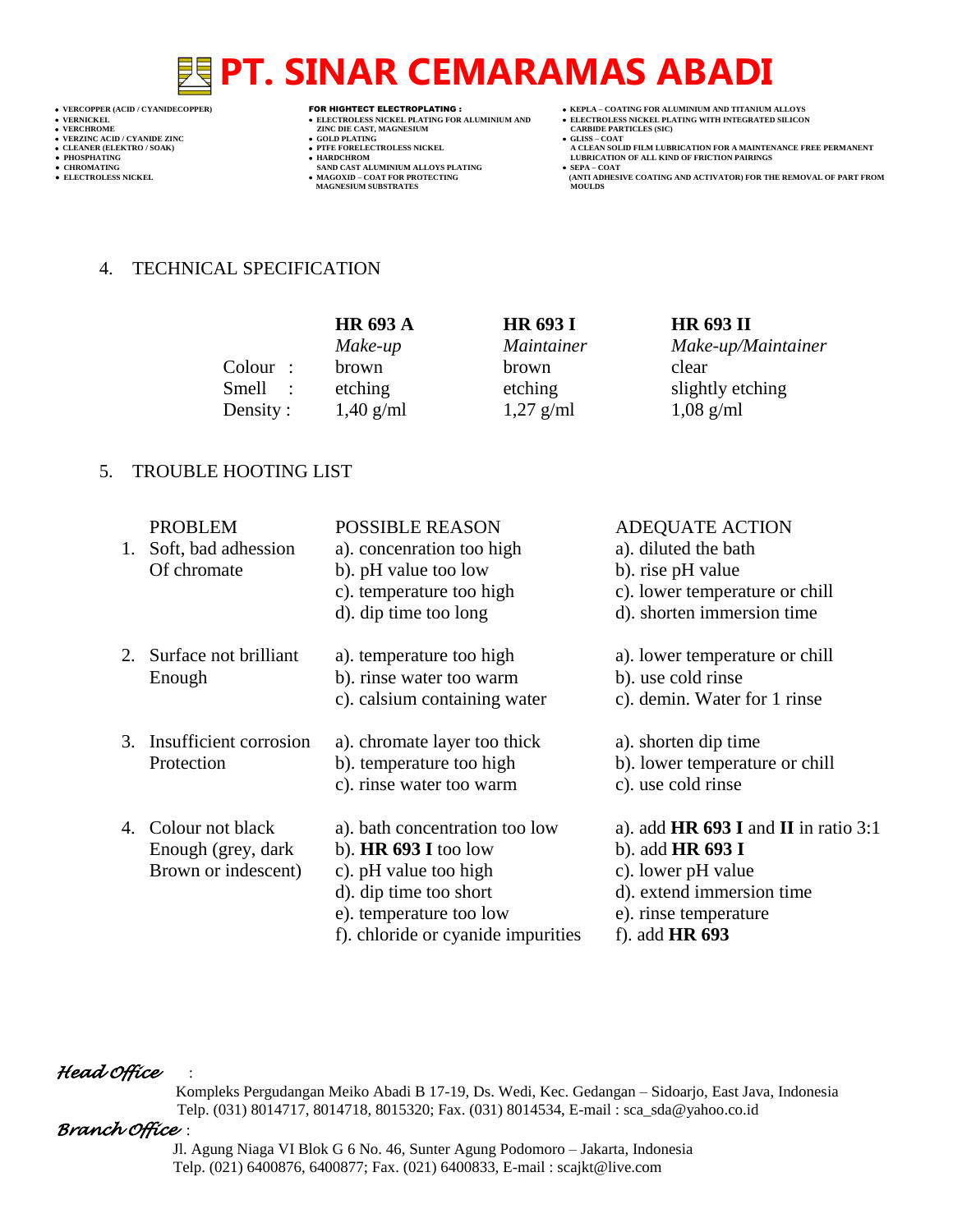- 
- 

- **VERNICKEL ELECTROLESS NICKEL PLATING FOR ALUMINIUM AND ELECTROLESS NICKEL PLATING WITH INTEGRATED SILICON VERT ASSESSED ASSESSED ASSESSED ASSESSED ASSESSED ASSESSED ASSESSED ASSESSED ASSESSED ASSESSED ASSESSED ASSESSED ASSESSED ASSESSED ASSESSED ASSESSED ASSESSED ASSESSED ASSESSED ASSESSED ASSESSED ASSESSED ASSESSED ASSESSED**
- **VERZINC ACID / CYANIDE ZINC GOLD PLATING GLISS – COAT**
	-
- **CHROMATING SAND CAST ALUMINIUM ALLOYS PLATING**<br>• **ELECTROLESS NICKEL**<br>• **MAGOXID COAT FOR PROTECTING • MAGOXID – COAT FOR PROTECTING<br>MAGNESIUM SUBSTRATES**
- **VERCOPPER (ACID / CYANIDECOPPER)** FOR HIGHTECT ELECTROPLATING :  **KEPLA – COATING FOR ALUMINIUM AND TITANIUM ALLOYS**
	-
	-
- **CLEANER (ELEKTRO / SOAK) PTFE FORELECTROLESS NICKEL A CLEAN SOLID FILM LUBRICATION FOR A MAINTENANCE FREE PERMANENT ● PHOSPHATING HARDCHROM LUBRICATION OF ALL KIND OF FRICTION PAIRINGS** 
	- **ELECTROLESS AND ACTIVATOR) FOR THE REMOVAL OF PART FROM (ANTI ADHESIVE COATING AND ACTIVATOR) FOR THE REMOVAL OF PART FROM**

### 6. DETERMINATION OF CONCENTRATION

Reagent : conc. hydrochloric acid, Potassium iodide, 0,1 N sodium thiosulfate solution,

1% starch solution

Process : Pipette 1 ml bath solution into a 250 ml erlenmeyer beaker, dilute with demin. Water to 100 ml, Add 10 ml conc. hydrochloric acid and 2 g potassium iodide. Titrate with 0,1 N sodium thiosulfate. Solution from brown to light yellow. Add 3 drops of starch solution and titrate again until discolouration.

Calculation : consumption in ml x  $8,73 =$  ml/l **HR 693** L

### 7. ECOLOGY

Used solution of **HR 693** and its rinsing waters have to be worked up and disposed corresponding to national regulation. The hexavalent chromium of the solution and rinse water must be reduced and precipatated. HR 693 A and it self are strongly hazardous for water, Water Hazard class 3.

HR 693 II it self is hazardous for water, Water Hazard Class 2 (self – assessment).

### 8. PRODUCT SAFETY

HR 693 A and I are subject to classification according to general EC classification Guedelines for preparations Danger symbol/designatio : T toxic, O oxidising, C corrosive

HR 693 II is subject to classification according to general EC classification Guidelines for preparation.

Hazard symbol/designation : C corrosive

Please consult the respective safety data sheets.

### *Head Office* :

 Kompleks Pergudangan Meiko Abadi B 17-19, Ds. Wedi, Kec. Gedangan – Sidoarjo, East Java, Indonesia Telp. (031) 8014717, 8014718, 8015320; Fax. (031) 8014534, E-mail : sca\_sda@yahoo.co.id

### *Branch Office* :